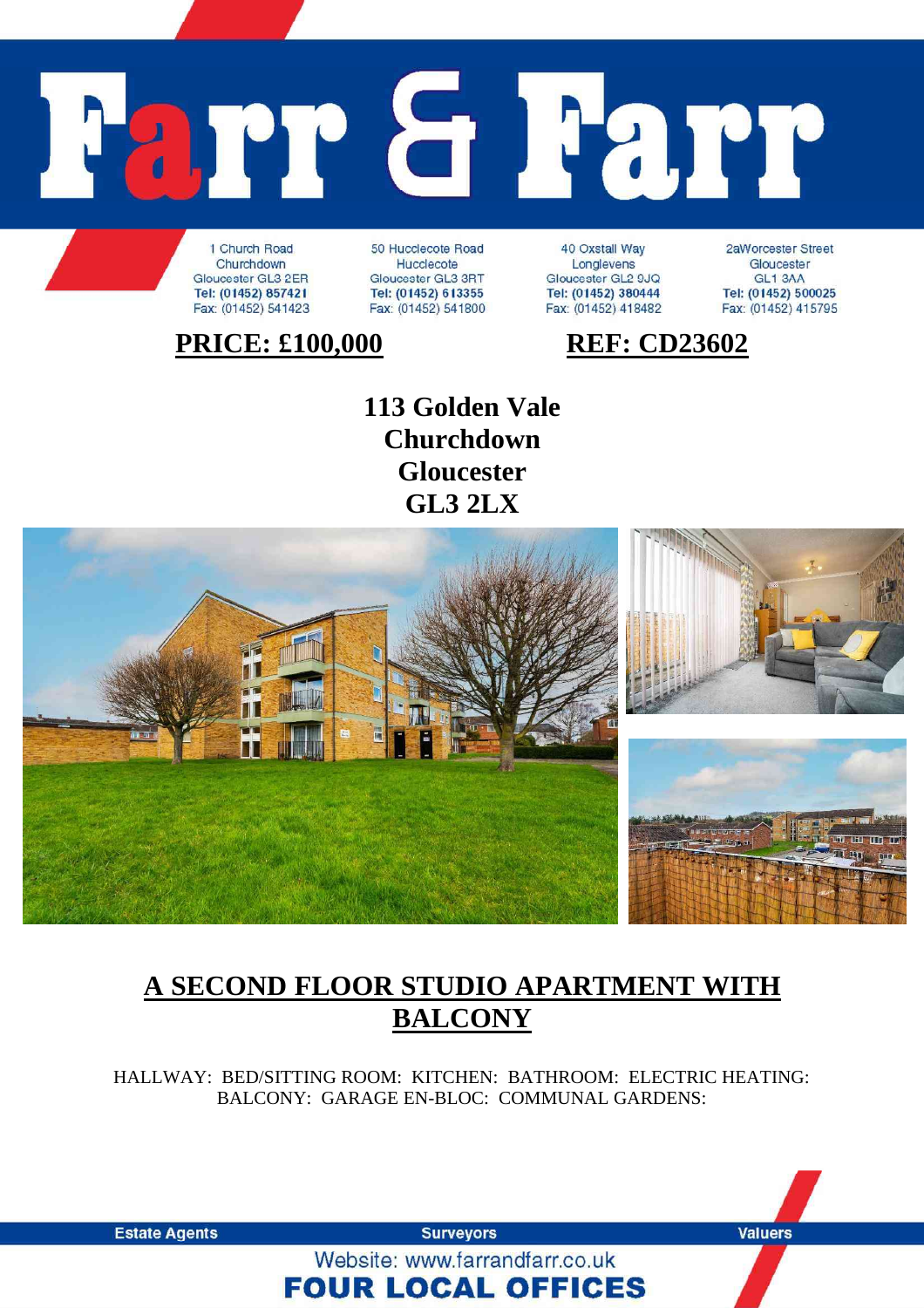### **113 GOLDEN VALE, CHURCHDOWN, GLOUCESTER, GL3 2LX**

Situated on the well managed and maintained Golden Vale estate is this purpose built second floor studio apartment. The property benefits from double-glazing, balcony with pleasant aspect and garage the accommodation is arranged as follows: -

Communal entrance door with intercom to individual flats with security door.

**COMMUNAL** Well maintained. Stairs leading upto flat 113. Part glazed **ENTRANCE HALLWAY:** entrance door.

**ENTRANCE HALL:** Fuse box. Intercom to communal front door. Telephone point. Access to loft space. Doors to: -



**BED/SITTING ROOM: 18'4 x 10'9.** Double-glazed patio doors onto balcony area. Television point. Power points. Telephone point. Wall mounted electric fire. Double doors to storage cupboard housing tank with timer control.

> **BALCONY:** Concrete balcony enclosed by wrought iron railing with far reaching views to Chosen Hill.

From the sitting room door into: -

**KITCHEN:** 8<sup>2</sup>1 x 7<sup>2</sup>6. Fitted kitchen of wall and base units with roll edge laminated work surfaces. Stainless steel single drainer sink unit. Electric cooker point. Space for freestanding electric cooker. Space for fridge freezer. Plumbing for automatic washing machine. Two built-in larder cupboards. Double-glazed window to side elevation. Part tiled walls. Power points. Telephone point.





**BATHROOM:** White suite of panelled bath with 'Mira Sport' electric shower over. Pedestal wash hand basin. Low level W.C. Part tiled walls. Extractor fan. Linen cupboard with shelving.